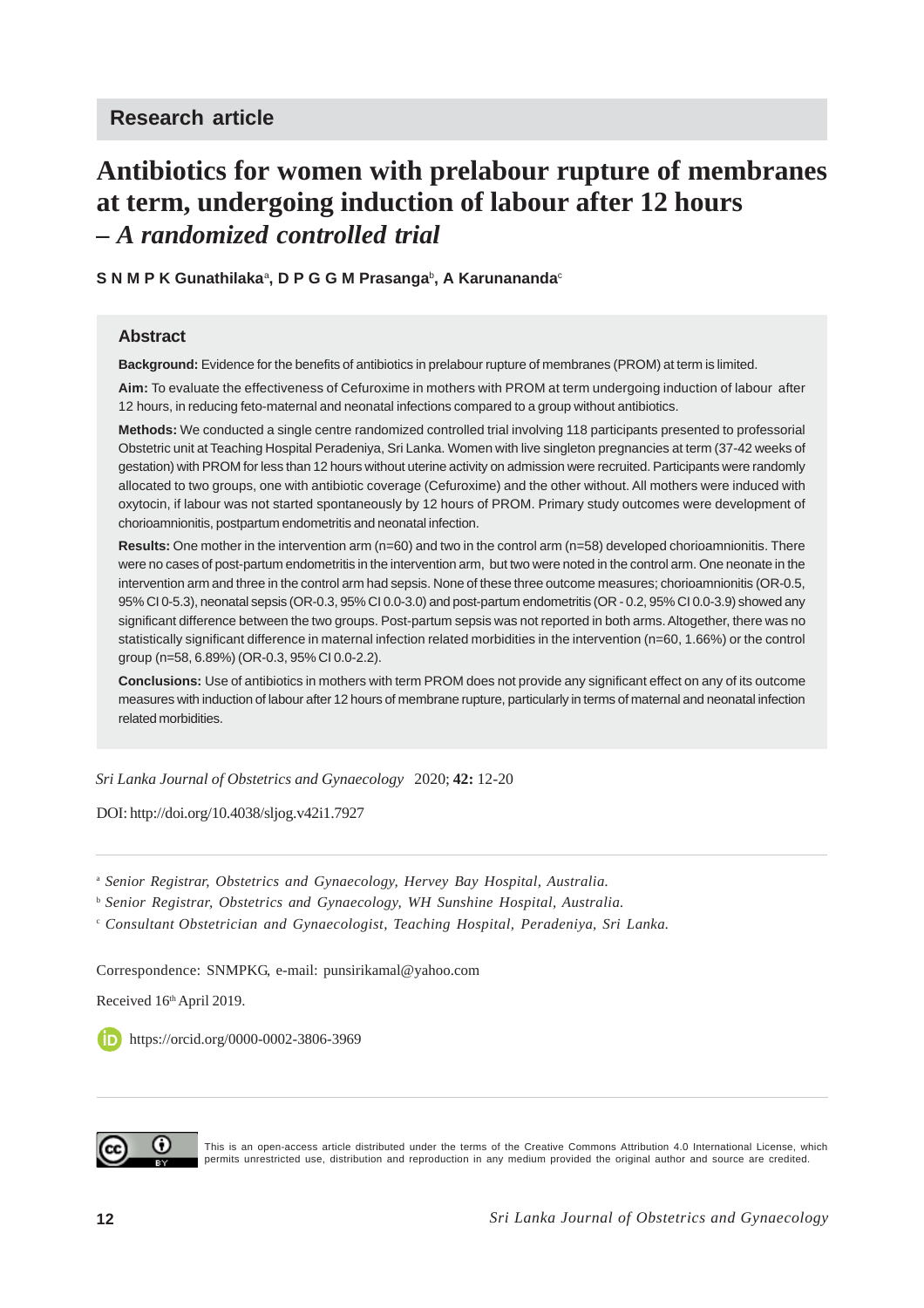## **Introduction**

Prelabour rupture of membranes (PROM) is generally considered as spontaneous membrane rupture with leakage of amniotic fluid prior to onset of labour. When this occurs between 37 to 42 weeks of gestation, it is termed as "Term PROM"1 . It is seen in 10% of all pregnancies and  $84\%$  occurs at term<sup>2,3,4</sup>. Judicious assessment of history, clinical findings and investigations are required for its diagnosis. Whenever the history is suggestive of membrane rupture (dribbling), its confirmation can be done by visual inspection of leaking of liquor through the "cervical os" using a sterile speculum<sup>3,6</sup>. Even though the reasons are not clear, ascending infections are thought to play a role in about  $1/3^{rd}$  of term PROM cases<sup>2,3,4,7</sup>.

Antibacterial properties of amniotic fluid inhibit the growth of anaerobic and aerobic bacteria. But it is more prone to become infected with PROM due to migrating bacteria from vagina<sup>8</sup>, increasing the risk of foetal, maternal and neonatal infections. These infections can be caused by organisms resident in normal vaginal flora, in addition to the well-recognized pathogens in foetal, neonatal or maternal infections such as group B *Streptococcus, Neisseria gonorrhoea* and *Listeria* monocytogenes<sup>2</sup>.

According to some literature the incidence of chorioamnionitis in term PROM is about 6 to 10% and it increases up to 40% when membranes are ruptured for more than 24 hours<sup>8</sup>. Subsequent development of chorioamnionitis is enhanced by labour duration and number of vaginal examinations. Labour lasting for more than 24 hours and vaginal examinations more than 08 are strongly associated with chorioamnionitis 9,10. Other factors which are significantly associated with chorioamnionitis are meconium stained liquor, maternal colonization with Group B *Streptococcus* (GBS), increase duration of latent period and primiparity<sup>2</sup>.

There is no consensus over the use of prophylactic antibiotics in PROM. Therefore, some may argue that starting a prophylactic antibiotic for prevention of foetal, neonatal or maternal infections is important, while others may disagree.

Limited studies on this area have shown a reduction in maternal infectious related morbidity (chorioamnionitis and endometritis) without clear neonatal benefits $6,11$ . Different antibiotics were used in these studies, such as IV Cefuroxime and Clindamycin<sup>11</sup> and IV Ampicillin and Gentamycin<sup>6</sup>.

Cefuroxime is commonly used locally as a therapeutic and prophylactic antibiotic during pregnancy. It covers a wide range of organisms including those associated with intrauterine infections. It is resistant to beta lactamase enzyme by bacteria, has favourable pharmacokinetic properties and less in toxicity<sup>12</sup>. When given intravenously it can achieve well above its therapeutic concentrations in infant serum, cord blood and amniotic fluid in labouring women than when given orally<sup>12,13,14,15</sup>. Minimal inhibitory concentration is achieved when 1st dose is given within two hours prior to delivery for organisms such as GBS.

A cochrane review in 2012 showed a reduced risk of uterine infection with routine use of antibiotics in term PROM but there were no strong evidences on neonatal infections and complications<sup>16</sup>. The conclusions of this review were limited due to small sample sizes and low maternal infection rates in control groups. The information on adverse effects of the antibiotics on mothers or infants was insufficient too. This review emphasized the need of a randomized control trial to assess the routine use of antibiotics with a broad spectrum cover in term PROM16. However, the updated Cochrane review published while this study was ongoing, showed no evidence of benefit in using antibiotics for both mothers and the neonates $27$ .

Neither antenatal GBS screening nor rapid tests to diagnose GBS infection are available in local setup. Therefore some believe the use of a prophylactic antibiotic in term PROM is wiser in our setting with the background of limited neonatal support.

The study aims at identifying whether there are benefits of antibiotics in PROM on maternal and neonatal wellbeing are significant on prevention of chorioamnionitis, postpartum endometritis/sepsis and neonatal sepsis. Cefuroxime is used as the prophylactic antibiotic.

## **Materials and methods**

#### **Trial organization**

This study was conducted as a single centre randomized controlled trial in accordance with CONSORT trial guidelines. It compared the outcomes of mothers with term PROM and their infants who had antibiotic, with outcomes of control group; those without antibiotic.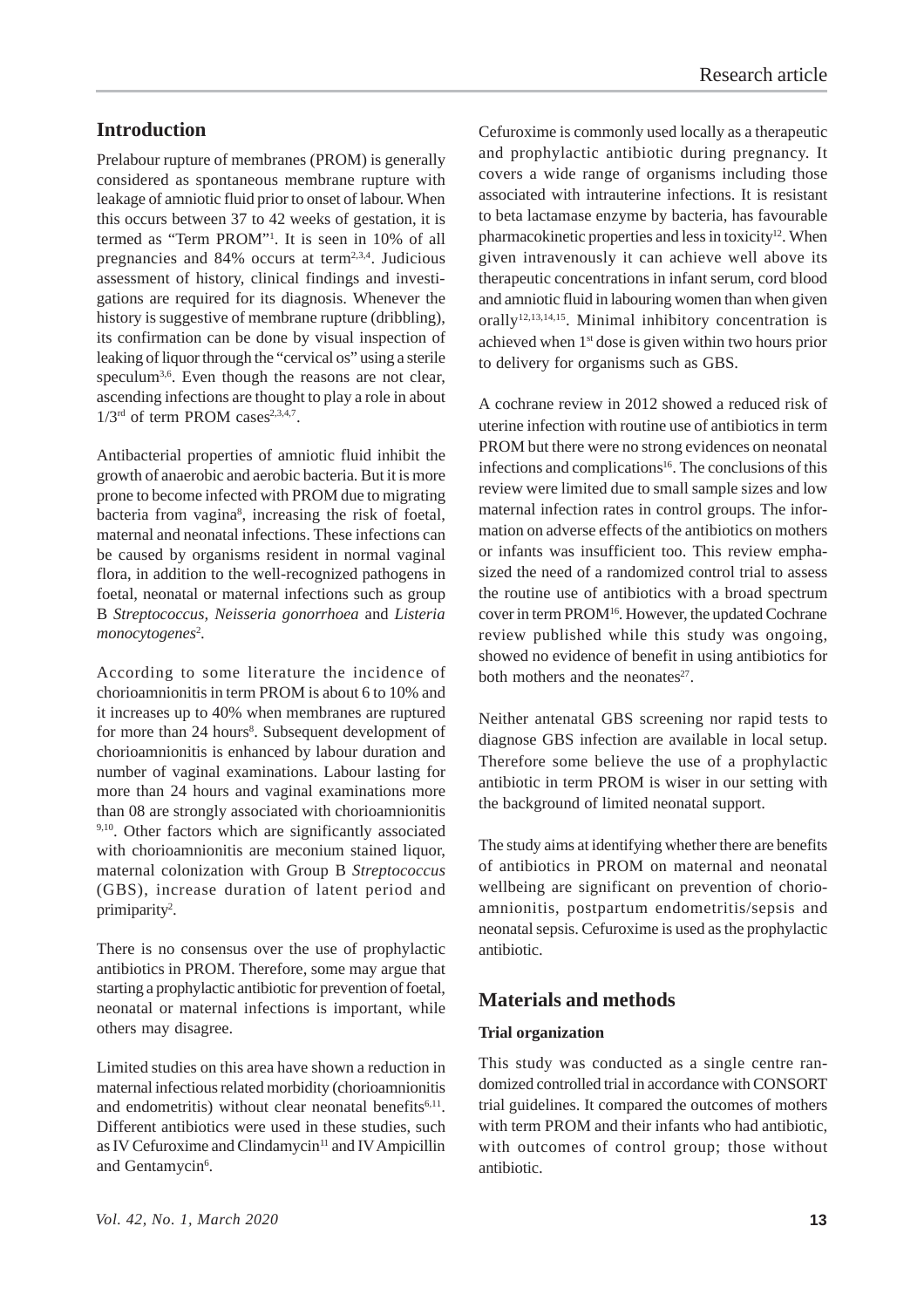# **CONSORT Flow Diagram**

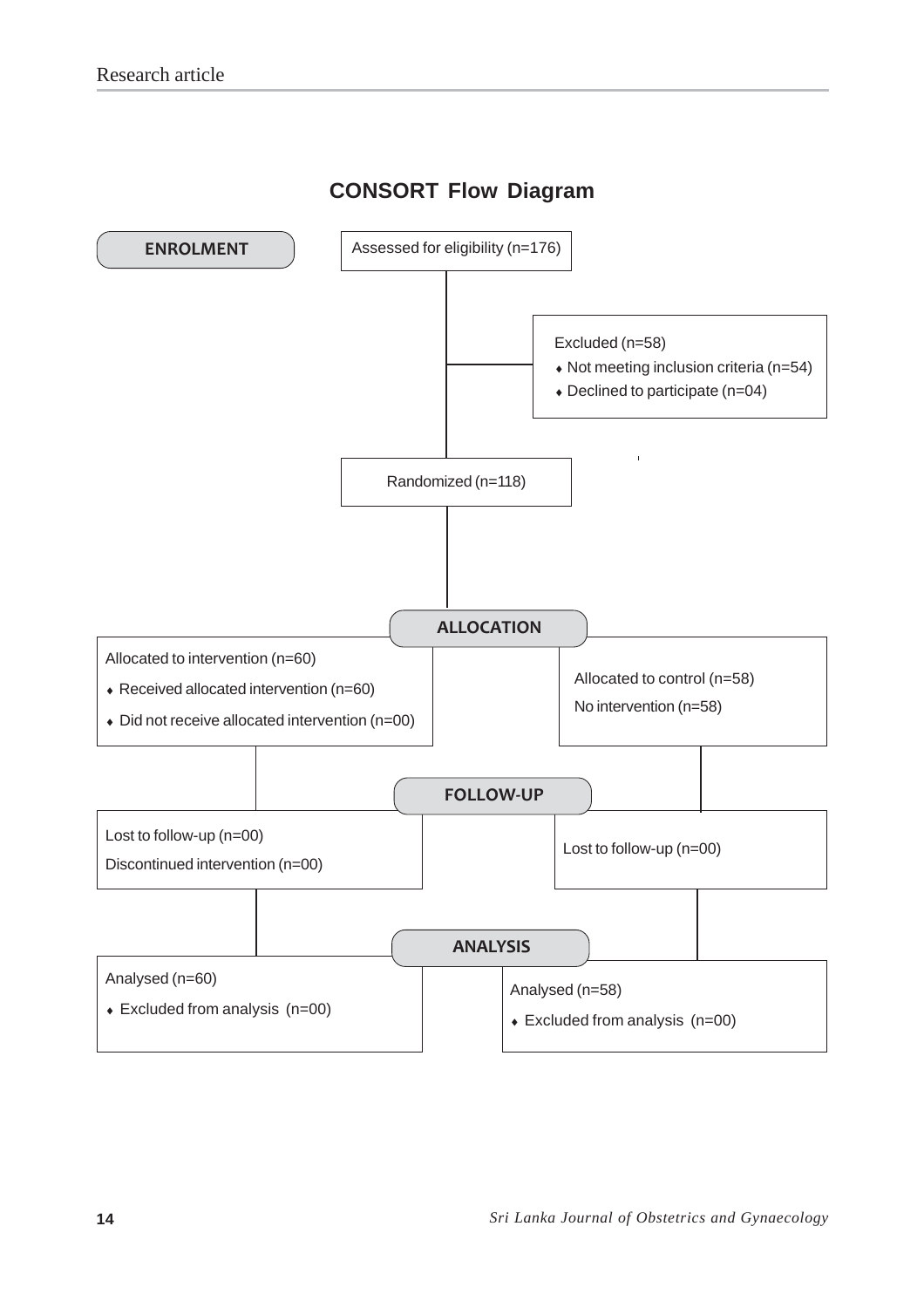#### **Study setting, population and participant recruitment**

The study was conducted in the wards 10, 11 and labour room of the professorial Obstetrics unit at Teaching Hospital, Peradeniya, Sri Lanka from July 2014 to March 2015.

Pregnant women admitted with PROM at term, who support inclusion and exclusion criteria, were recruited.

Informed, written consent was taken from eligible mothers. They were randomized to receive the antibiotic or not, using a computer generated randomization table by the admitting medical officer who was not involved in further management.

#### **Inclusion and exclusion criteria**

The inclusion criteria were gestational age more than 37 and less than 42 weeks (Confirmed by ultra sound scan (USS) at first trimester), singleton pregnancies with cephalic presentation, ruptured membranes for less than 12 hrs and absence of uterine contractions on admission.

Mothers with fetal anomalies, intra uterine deaths, placenta praevia, placental abruptions, chorioamnionitis, planned or indicated for a caesarean section (CS) on admission, allergic to cephalosporins or penicillin and contraindicated for oxytocin usage were excluded from the study.

#### **Sample size calculation**

In the study by Ovalle  $A<sup>11</sup>$ , patients who received the prophylactic antibiotic showed 1.8% incidence of chorioamnionitis and puerperal endometritis and patients who received the placebo showed an incidence of 16%. Considering the above percentages, the sample size was calculated using standard formula<sup>26</sup>.

Expecting a drop rate of 5%, a sample of 124 patients were planned to recruit for the study with 62 per each arm.

#### **Trial procedures**

The subjects were numbered in order of admission and categorized into two groups using computer based randomization table. Vaginal swabs were taken during speculum examination and digital vaginal examinations

were avoided until onset of labor or induction. Maternal full blood count and fetal cardiotocogram were done on admission.

After initial evaluation antibiotics were administered to mothers assigned to group "A" by nursing officers in the antenatal ward. Intravenous Cefuroxime 750 mg 08 hourly for 24 hours followed by oral cefuroxime 500 mg 12 hourly for 48 hours were given while there were no antibiotics for the control group B.

Mothers who had spontaneous onset of labour within 12 hours were sent to the labour room and oxytocin was used if needed. Mothers without spontaneous onset of labour by 12 hours of rupture of membranes were induced with oxytocin; primi gravida with 5 and multi gravida with 2 units in 500 ml of normal saline, starting with 10 drops per minute and the rates were titrated according to contractions with a maximum of 05 contractions per 10 min.

Maternal body temperature (oral), pulse rate, uterine tenderness and presence of an offensive vaginal discharge were monitored four hourly. If temperature was more than 38°C, C Reactive Protein (CRP) and Full Blood Cell (FBC) count were done. Uterine tenderness was assessed on relaxed uteruses and fetal heart rate was monitored every 15 min with a hand held Doppler.

Vaginal examinations were done every 04 hourly unless frequent examinations were needed. If signs and symptoms of chorioamnionitis were detected in control group, antibiotics were started immediately. For each case, mode of delivery was decided by considering the safest option for the mother and the fetus.

In post natal ward mothers and their babies were assessed for evidences of infection, daily until 3rd day. Mothers with postpartum fevers  $(>38^{\circ}C)$ ; even a single fever spike, were investigated with FBC, CRP and blood cultures.

Neonates with any symptoms or signs of infection, were investigated with CRP, FBC and blood cultures.

#### **Definitions**

#### *Chorioamnionitis:*

Southern Australian Perinatal Practice Guidelines<sup>25</sup> were used for the diagnosis.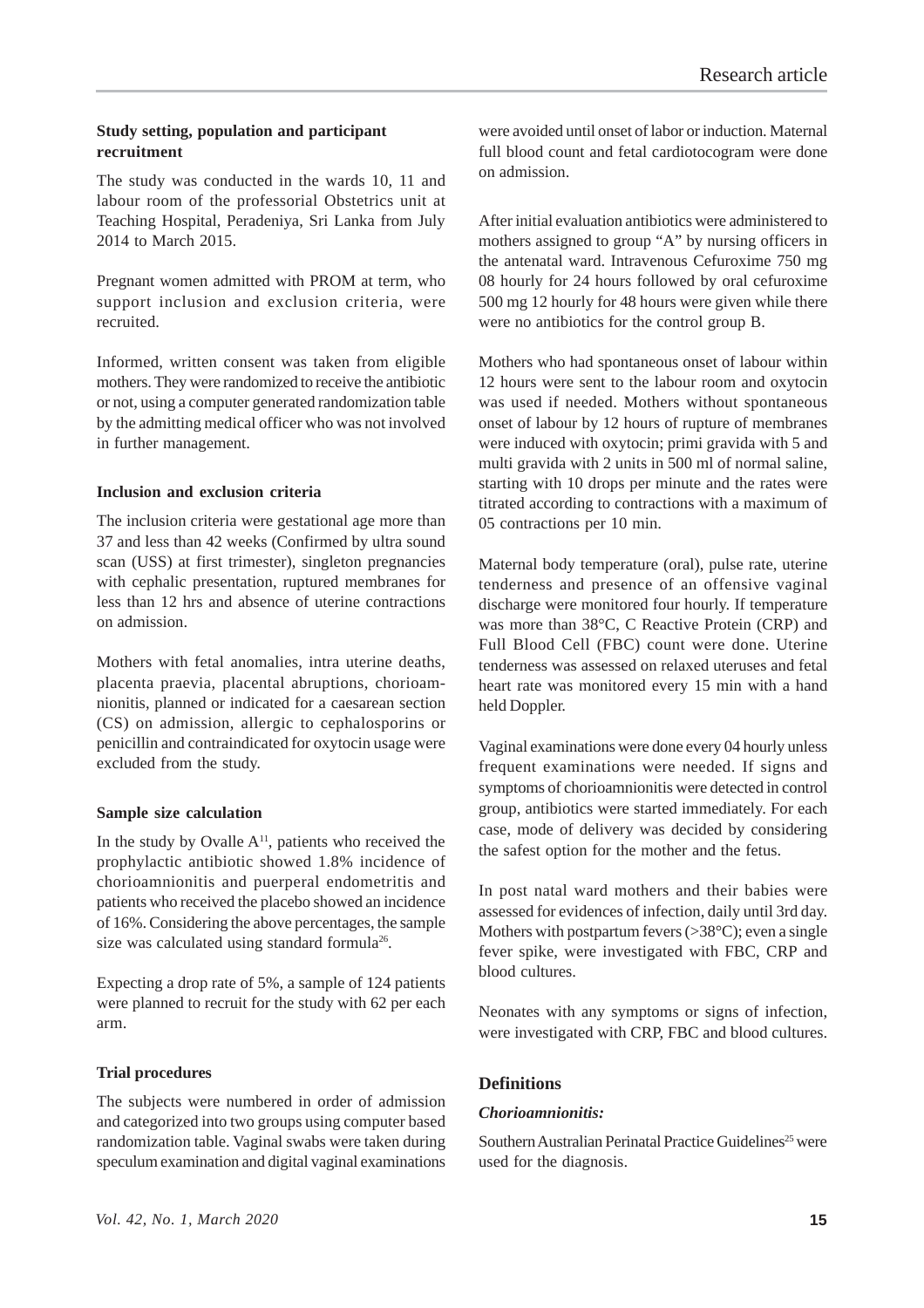Presence of fever  $(>38^{\circ}C)$  before delivery and two of the followings,

- Maternal tachycardia >100 bpm
- Fetal tachycardia  $> 160$  bpm
- Uterine tenderness (Assessment done routinely in all the mothers in labour)
- Offensive vaginal discharge
- Raised CRP > 40 mg/L
- Increased White Blood Cell (WBC) count  $> 15 \times 10^9$ /L

#### *Postpartum endometritis:*

Fever  $(>\frac{38}{\circ}C)^{24}$  hours after delivery in the absence of other maternal causes, with one of the followings<sup>6</sup>: Uterine tenderness, WBC count  $>15 \times 10^9$ /L, and CRP  $> 20$ mg/L

#### *Post-partum sepsis:*

Fever  $(>\!\!38^{\circ}\mathsf{C})$ ; even a single spike, with a positive blood culture report<sup>6</sup>.

#### *Neonatal sepsis:*

Raised CRP ( $>$ 20 mg/L), WBC <5 or  $>$ 30  $\times$  10<sup>9</sup>/L or positive blood cultures with atleast one of the following<sup>6</sup>; hypo or hyperthermia, lethargy, poor feeding, tachypnoea, abdominal bloating or vomiting.

Following parameters were recorded by the medical officer in the post-natal ward who was unaware of the patient's study group.

- Time from PROM to induction of labour
- Time from PROM to delivery
- Time from induction to delivery
- Number of vaginal examinations
- Mode of delivery
- Development of chorioamnionitis
- Postpartum endometritis

Outcomes recorded in newborns were; Apgar score at 5 min, birth weight, and presence of neonatal sepsis.

#### **Primary and secondary outcomes:**

Chorioamnionitis, postpartum endometritis, postpartum sepsis and neonatal sepsis were the outcomes of the study.

#### **Statistical analysis**

All the outcome measures were analyzed by a person who was not involved in the research using the Statistical Package for the Social Sciences (SPSS) version 20. As the data were normally distributed the Chi-squared test and the student's t-test were used to compare the means and proportions. P value less than 0.05 was considered as statistically significant.

#### **Ethical considerations**

Ethical clearance for the study was obtained from the Ethical Review Committee of Faculty of Medicine, University of Peradeniya. The study was registered in Sri Lanka Clinical Trial Registry (SLCTR/2014/013).

### **Results**

A total of 118 subjects were studied. Among them 60 were in the intervention arm  $(A)$ ; with antibiotics and 58 were in the control arm (B), without antibiotics.The mean age in Group A and B were 27.5 (5.0) and 29 (5.6) respectively (Table 1). Its level of significance was 0.1. Mean Body Mass Index (BMI) in Group A was 26.2 (3.3) and was 26.2 (3.4) in group B, with a level of significance of 0.9. The mean period of gestation (POG) in Group A and B were 38.8 with similar SD of 1.1. There was no statistically significant difference in age, BMI, POG and proportion of primi gravida between the two groups.

When considering the durations of PROM before admission, there was no statistically significant difference between the intervention and control groups  $(A -158.0 \pm 137.5, B -142.5 \pm 117.3 p=0.512).$ Similarly, there was no statistically significant difference in Bishop scores of the groups on admission to the labour room  $(A - 7.7 \pm 2.1, B - 7.6)$  $\pm$  2.0, p=0.507), in the time from onset of PROM to delivery  $(A - 539.9 \pm 243.7, B - 549.7 \pm 286.9, p=0.841)$ and the duration of labour  $(A -379.9 \pm 187.1, B 385.5 \pm 190.4$ , p=0.873) (Table 1).

There was no statistically significant difference in the number of vaginal examinations performed (A-3.8 $\pm$ 1.5, B - 3.8 $\pm$ 1.6, p=0.886) and the birth weight of the neonates in each group  $(A - 2.8 \pm 0.4, B - 2.8)$  $\pm$  0.4, p=0.985). Five mothers in the intervention arm  $(n=60)$  and six mothers in the control arm  $(n=58)$  had caesarean sections on obstetric indications (Table 1), with no statistically significant difference (p=0.76).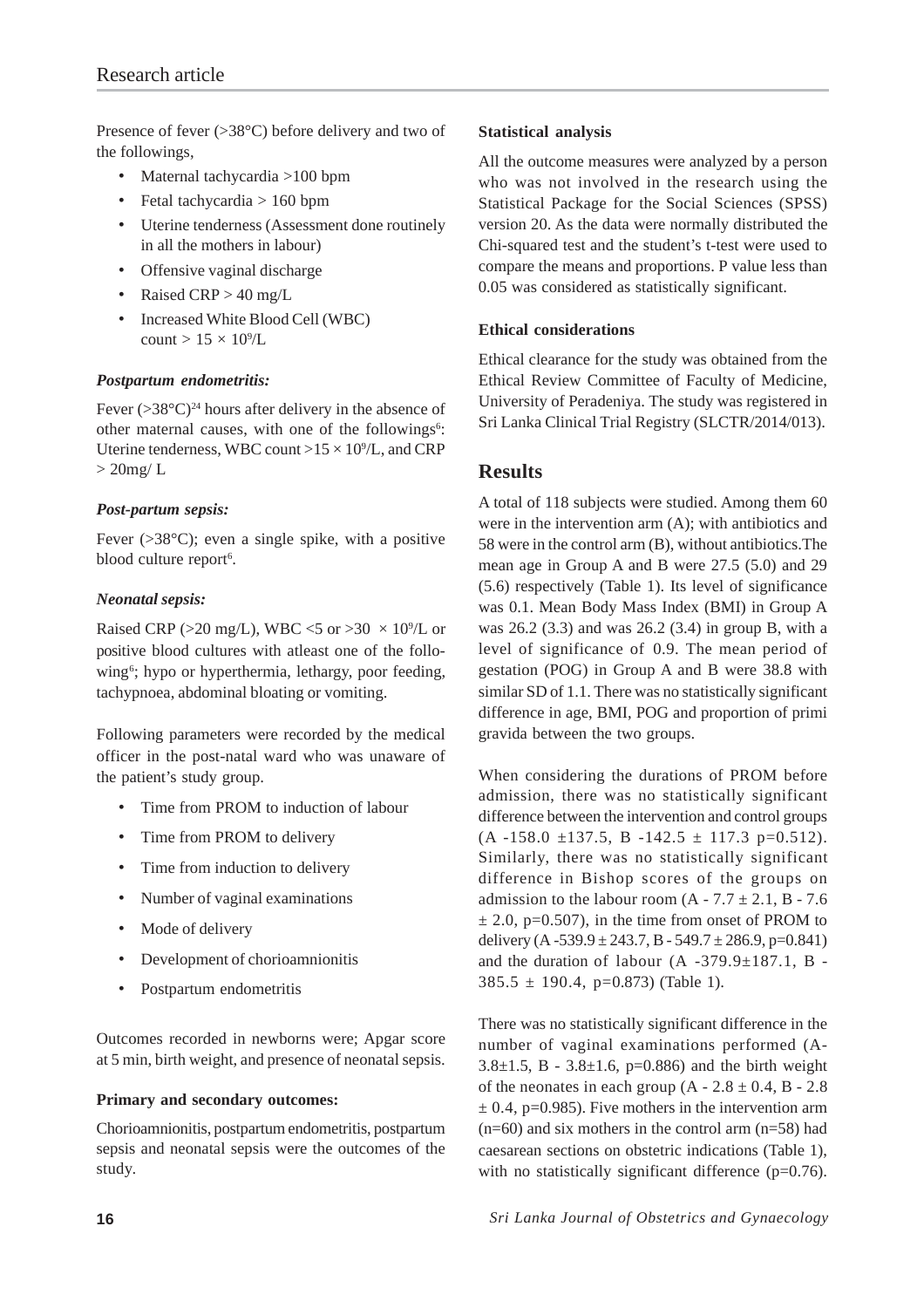|                                                         | <b>Intervention group</b><br>$(n = 60)$ | <b>Control</b> group<br>$(n = 58)$ | Level of<br>significance (P) |
|---------------------------------------------------------|-----------------------------------------|------------------------------------|------------------------------|
| $Age - Mean (SD)$                                       | 27.5(5.0)                               | 29(5.6)                            | 0.124                        |
| $BMI - Mean(SD)$                                        | 26.2(3.3)                               | 26.2(3.4)                          | 0.999                        |
| <b>Parity</b> – Mean $(SD)$                             | 2(1.4)                                  | 2(1.4)                             | 0.680                        |
| $POG - Mean(SD)$                                        | 38.8(1.1)                               | 38.8 $(1.1)$                       | 0.788                        |
| <b>ROM</b> prior to include<br>into study min Mean (SD) | 158 (137.5)                             | 142.5 (117.3)                      | 0.512                        |
| <b>Bishop score at LR</b><br>Mean (SD)                  | 7.7(2.1)                                | 7.6(2.0)                           | 0.507                        |
| <b>Number of VE</b><br>Mean (SD)                        | 4(1.5)                                  | 4(1.6)                             | 0.886                        |
| <b>IOL</b> to delivery time min<br>Mean (SD)            | 379.9 (187.1)                           | 385.4 (190.4)                      | 0.873                        |
| ROM to delivery time min<br>Mean (SD)                   | 539.9 (243.7)                           | 549.7 (286.9)                      | 0.841                        |
| Birth weight in kg<br>Mean (SD)                         | 2.8(0.4)                                | 2.8(0.4)                           | 0.985                        |
| <b>Caesarean sections</b>                               | 5(8.33%)                                | 6(10.34%)                          | $P=0.76$                     |

**Table 1. Summary of demographic and basic clinical details**

BMI – Body mass index; IOL – Induction of labour; ROM – Rupture of membranes; VE – Vaginal examinations

When indications for caesarean sections were concerned majority in the intervention arm were due to fetal distress  $(n=2)$  and lack of progress  $(n=2)$ sharing 40% in each, while lack of progress was the major indication in control arm (n=3, 50%) (Table 2). One caesarean section in the intervention group and two in the control group were done due to chorioamnionitis. There were no neonates with Apgar scores of less than seven at 5 minutes in any arm.

#### *Chorioamnionitis*

There was a single case of chorioamnionitis in the intervention arm and two in the control arm (OR- 0.5,95% CI 0.04-5.27). All the mothers with chorioamnionitis responded well to the treatment and were asymptomatic following delivery.

#### *Neonatal sepsis*

One neonate in the intervention arm and three in the control arm developed sepsis (OR-0.3, 95% CI 0.0- 3.0). One septic neonate's mother in the control arm had chorioamnionitis before delivery. The other two mothers in the control arm and the mother of the septic neonate in the intervention arm did not have any infection related morbidity during the study period.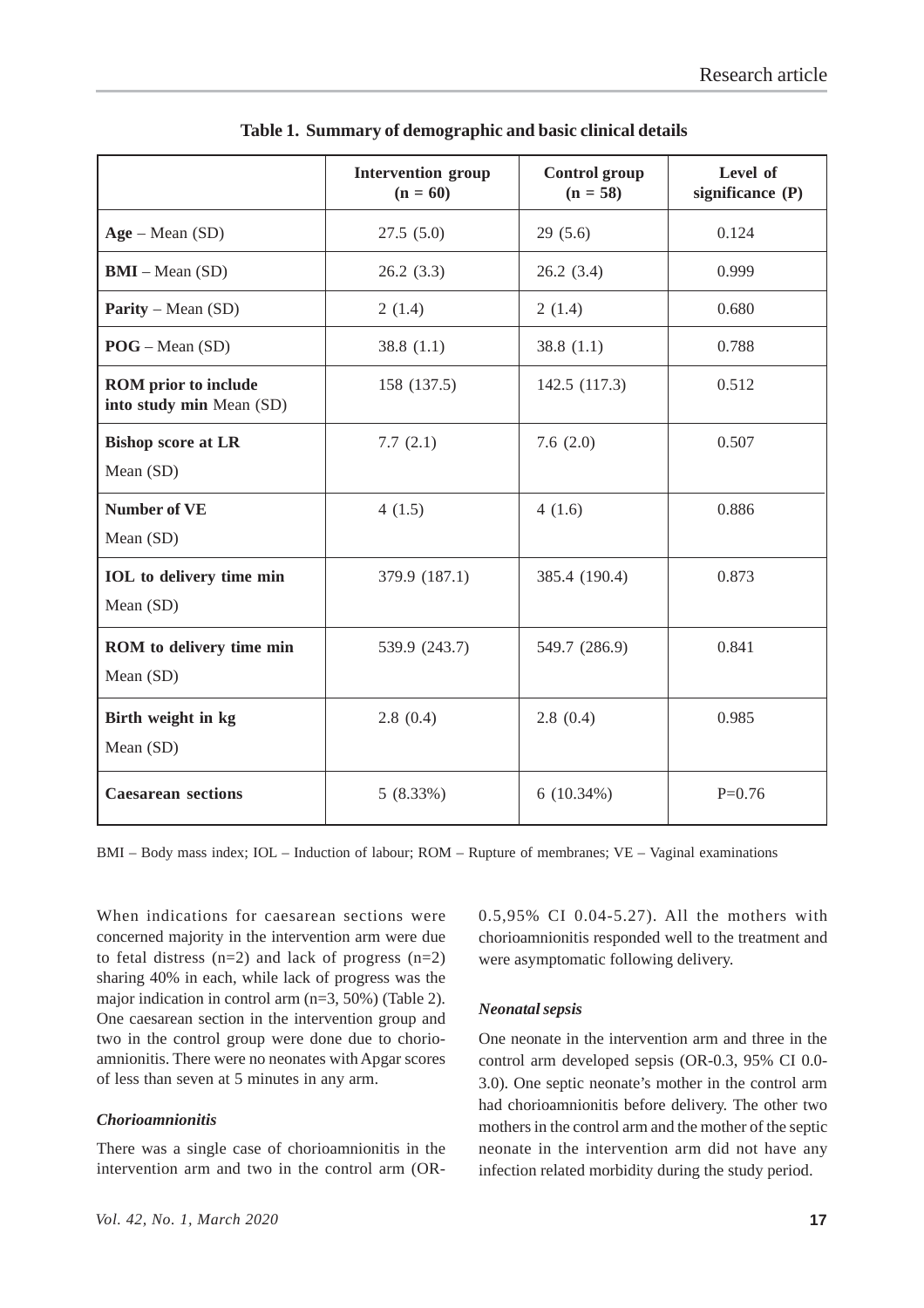#### *Postpartum endometritis and postpartum sepsis*

No one developed postpartum endometritis in the intervention arm. However, two cases of postpartum endometritis were seen in the control arm on day 2 and 3. They were asymptomatic during antepartum and intrapartum period. The difference of postpartum endometritis in the two groups was not statistically significant (OR - 0.2, 95% CI 0.01-3.88) (Table 3). None of the mothers developed post-partum sepsis.

### **Discussion**

Current study revealed that the use of antibiotics prior to delivery in mothers with term prelabour rupture of membranes has no significant effect on reducing maternal or neonatal infection related morbidities with induction of labour after 12 hours of membrane rupture.

Occurrence of chorioamnionitis is multifactorial and hence the incidence is highly variable<sup>6,11,17,22</sup>. The incidence of chorioamnionitis in our study was relatively low; 1.67% in intervention arm and 3.45% in control arm; compared to studies by Carrach et al  $(3.2\%, 4.7\%)$ <sup>6</sup> and Ovalle A et al  $(1.8\%, 16\%)$ <sup>11</sup>. Further it is less than the incidences in "International Multicentre Term PROM Study" (6.7%)<sup>17</sup> and in studies by Newton et al<sup>22</sup> (4.3%) Soper et al (10.5%, 7.9%)<sup>23,24</sup>, which were aiming to find out the impact of PROM. Early induction and use of strict clinical criteria for diagnosis might have been the reasons for the low incidence of chorioamnionitis in our study.

#### **Table 2. Indications for caesarean sections**

| Indication for caesarean section | <b>Intervention group</b> | Control group |
|----------------------------------|---------------------------|---------------|
| <b>Fetal distress</b>            | $2(40\%)$                 | 2(33.33%)     |
| <b>Lack of progress</b>          | $2(40\%)$                 | $3(50\%)$     |
| <b>Chorioamnionitis</b>          | 1 (20%)                   | $1(16.66\%)$  |

#### **Table 3. Postpartum complications**

| Complication                         | <b>Intervention group</b><br>$(n = 60)$ | <b>Control group</b><br>$(n = 58)$ | OR (95% CI)           |
|--------------------------------------|-----------------------------------------|------------------------------------|-----------------------|
| <b>Chorioamnionitis</b>              | 01 $(1.67%)$                            | 02(3.45%)                          | $0.47(0.04-5.27)$     |
| Postpartum endometritis              | $00(0\%)$                               | 02(3.45%)                          | $0.19(0.01-3.88)$     |
| Postpartum sepsis                    | 0 <sup>0</sup>                          | $00\,$                             |                       |
| Maternal infection related morbidity | 01 $(1.66\%)$                           | 04(6.89%)                          | $0.25(0.03-2.22)$     |
| Neonatal sepsis                      | 01 $(1.67%)$                            | 03 (5.17%)                         | $0.31(0.03-3.02)$     |
| PBU admissions                       | $02(3.33\%)$                            | 03 (5.17%)                         | $0.63$ $(0.1 - 3.87)$ |
| Apgar $<$ 7 at 5min                  | 0 <sup>0</sup>                          | 0 <sup>0</sup>                     |                       |

**18** *Sri Lanka Journal of Obstetrics and Gynaecology*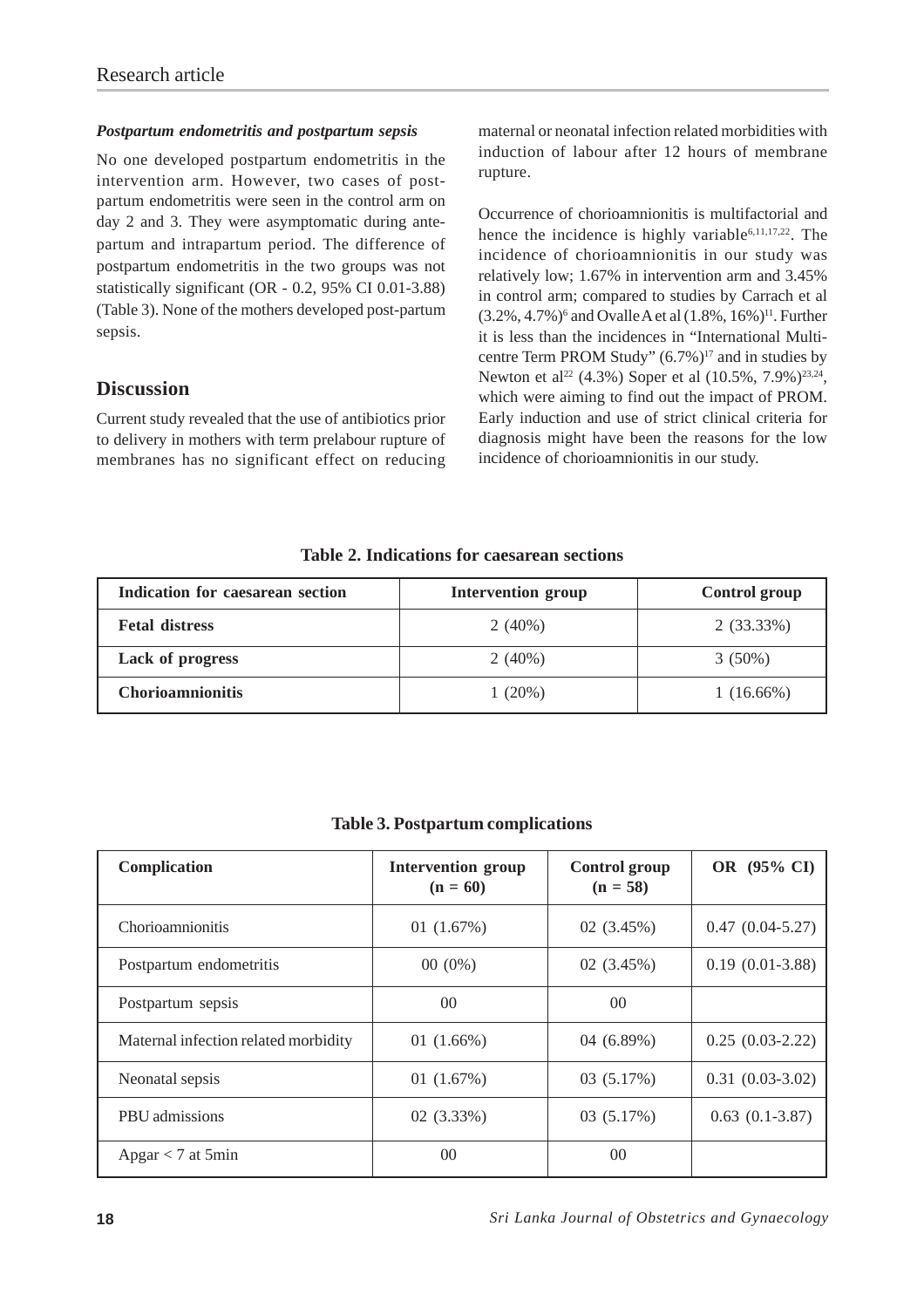Even though the rate of chorioamnionitis was low in intervention arm, the difference was not statistically significant (OR-0.47, 95% CI 0.04-5.27). This was keeping with the results of the study by Carrach et al<sup>6</sup> where intravenous Ampicillin and intramuscular Gentamycin used as the antibiotic. Similarly the intervention group had a low rate of endometritis compared to the control group and the difference was not significant which is in line with our study.

However, the study by Ovalle A. et al<sup>11</sup> showed a statistically significant difference in maternal infection related morbidity (Chorioamnionitis and endometritis), 1.8% versus 16% ( $P \le 0.05$ ) in intervention and control arms respectively. Cefuroxime 750 mg intravenously every 8 h for 48 h, and clindamycin 600 mg intravenously every 6 h for 48 h, followed by orally: cefuroxime 250 mg every 12 h and clindamycin 300 mg every 6 h, up to 24 h were used as the antibiotic in their study and patients were induced with oxytocin within 24 h after admission. The late induction; 24 hours after admission might have been the cause for this difference.

When neonatal outcome is concerned, one neonate in the intervention arm  $(n=60)$  and three neonates in the control arm (n=58) had sepsis. The difference was not statistically significant (OR-0.31, 95% CI 0.03- 3.02) which is similar to the findings of the study by Ovalle A. et al<sup>11</sup>. However there was a significant difference in neonatal sepsis in the study by Carrach  $et$  al<sup>6</sup>.

The revised cochrane review on antibiotics for prelabour rupture of membranes at or near term was published while this study was ongoing. It showed no evidence of benefit in using antibiotics for both mothers and the neonates which is compatible with our conclusion27.

Allergic reactions to cefuroxime were not reported in any of the cases in the intervention arm.

## **Conclusions**

Use of antibiotics prior to delivery in term PROM has no significant effects on preventing maternal postpartum and neonatal complications; particularly in terms of infection related morbidities with early induction of labour.

# **Limitations**

A placebo was not used for the control arm due to logistic and practical constraints, and also the study outcomes would have been further improved with a use of confirmatory test to diagnose PROM such as Amnisure.

# **Acknowledgements**

Authors wish to thank all the mothers who took part in the study. Moreover we are grateful to Medical officers, nursing and midwifery officers of wards 10, 11 and labour ward in Teaching Hospital, Peradeniya, Sri Lanka for their valuable support in conducting this study.

## **References**

- 1. Lusely DM, Philip NB. Prelabour rupture of membranes in Obstetrics and Gynaecology – An evidence based text for MRCOG. 2nd Ed, Vol 22: Edward Arnold Publishers UK.2004; 309-11.
- 2. Hannah ME, Seaward GR. Prelabour rupture of membranes at term: The role of induction of labour. Foetal and Maternal Medicine Review 1998; 10: 61-8.
- 3. Gunn GC, Mishell DRJ, Morton DG. Premature rupture of the foetal membranes. Am J Obstet Gynecology1970; 106: 469-83.
- 4. Grant J, Keirse MJNC. Prelabour rupture of membranes at term in effective care in pregnancy and child birth. Vol 2: Oxford University Press. 1989; 1112-7.
- 5. Brian M Mercer. Preterm premature rupture of membranes in Management of High Risk Pregnancy. 5th Ed, Blackwell Publishing Ltd, Oxford, UK. 2007; 345-51.
- 6. Carrach V, Botet F, Sentis J, et al. Administration of antibiotics to patients with rupture of membranes at term. Acta Obstet Gynaecologia Scandinavica 1998; 77: 298-302.
- 7. Alger LS, Pupkin MJ. Etiology of the premature rupture of the membranes. Clinical Obstetrics and Gynaecology 1986; 9: 758-70.
- 8. Miller JM, Pastrovek JG. The microbiology of premature rupture of membranes. Clinical Obstetrics and Gynaecology 1986; 29: 739-57.